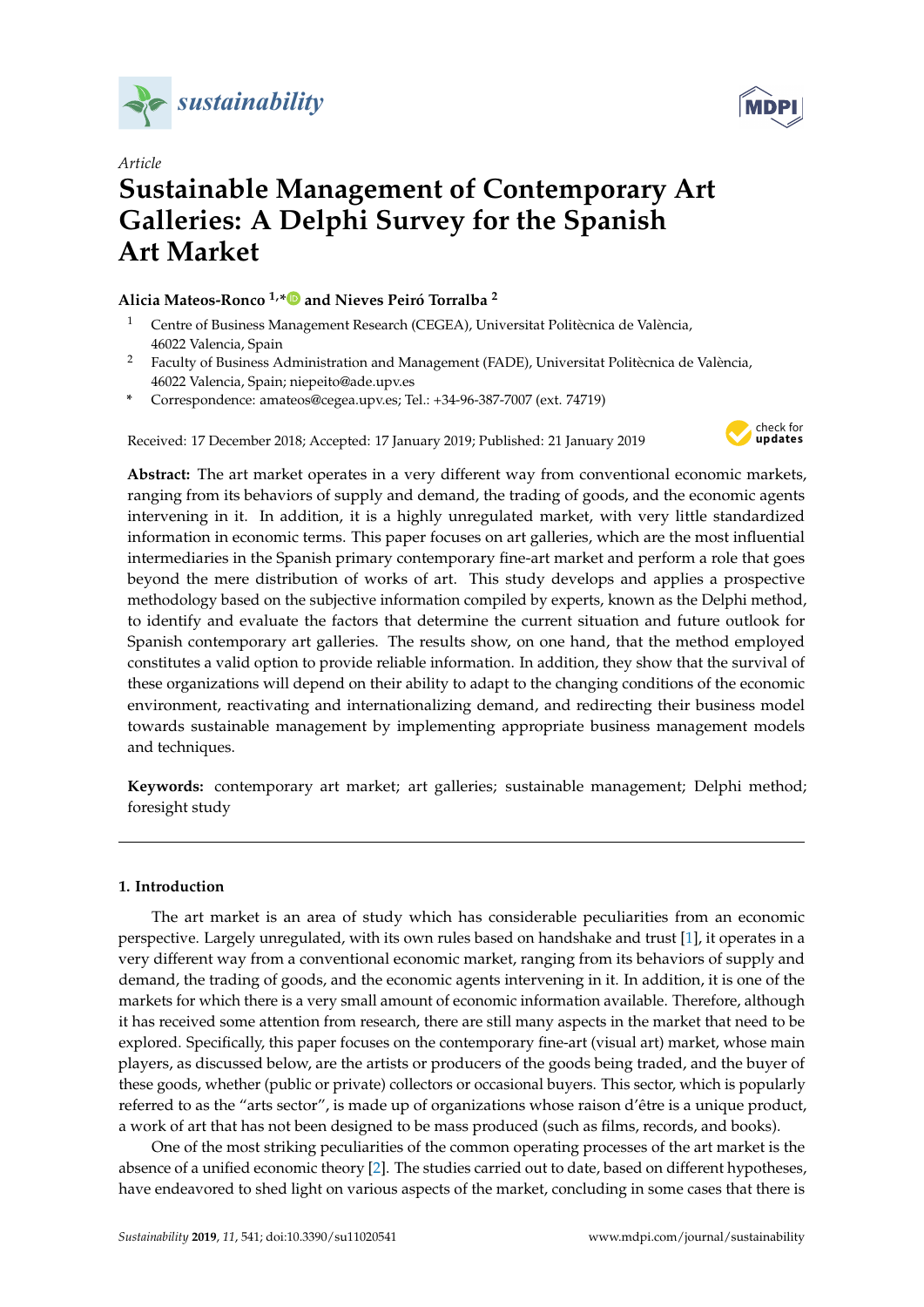no point of equilibrium in the market itself. The elasticity of supply is non-existent [\[3\]](#page-13-2), since an increase in demand does not alter the number of products offered: works of art are unique and inimitable and cannot be mass produced to satisfy increases in demand. Other authors, however, have identified closer relationships between the art market and other asset markets. [\[4\]](#page-13-3) pointed out that art behaves in the same way as other assets, with a positive relationship between profitability and risk, the difference being that changes in these variables are not due to economic factors, as occurs in other markets, thus inferring that these shifts must be motivated by cultural forces [\[2\]](#page-13-1). Ginsburgh and Jeanfils [\[5\]](#page-13-4) concurred with this, relating the behavior of the secondary art market with the stock market, pointing out that there are no long-term links between the two markets, although in the short term, the stock market can influence art market transactions. Chanel [\[6\]](#page-13-5) also concluded that financial markets react quickly to economic fluctuations, so that profits generated in these markets can be invested in the art market. Therefore, shifts in financial markets can be used as indicators to predict variations in the art market in the short term.

Research does seem to agree, however, that it is impossible to draw accurate and definitive conclusions about the art market as a whole, since many of the variables that converge and affect it cannot be measured in economic terms. In addition, the longer the time horizon, the greater the uncertainty as to the behavior of the market, since the tastes, fashions and trends associated with works of art cannot be easily determined [\[7\]](#page-13-6). In terms of changes in the market over time, [\[8\]](#page-13-7) demonstrated that these shifts were mainly related to cultural phenomena rather than to economic losses or gains.

Another of the defining characteristics of the art market is the unique nature of the goods being traded. Works of art are not a standard commodity and therefore traditional and conventional rules on price setting, depreciation, and profitability are not applicable. Several factors determine that works of art are not ordinary consumer goods: each of them is unique, has a special symbolism and is a guarantee of longevity [\[9\]](#page-13-8). Their value neither diminishes nor is depleted over time; they do not have a logical depreciation compared to other assets or goods, though their value can fluctuate in the market. It is precisely this aspect, their market value, which marks the radical difference in behavior of these goods: works of art do not follow an economic logic when it comes to fixing market prices since, unlike the rest of goods, they have a significant symbolic value. Works are expected to convey sensations, intellectual insight, and singularity to the beholder. This symbolic value is an abstract one, which is very difficult to transpose in economic terms, but it determines the market price of the work. In the case of contemporary art, there are several factors that have a bearing on the setting of market value [\[10](#page-13-9)[,11\]](#page-13-10), such as the artist's track record; the technique, dimensions, and production cost of the work; the prestige and reputation of the gallery owner who represents the artist in the primary market [\[12\]](#page-13-11); and supply and demand behavior.

The economic agents who participate and interact in this market are the artist (the producer of the traded goods) and the collector (who acquires the goods and injects capital into the market). The remaining players act as intermediaries in this process: gallery owners, auction houses, art dealers, curators and critics, museums, and art shows [\[13\]](#page-13-12). According to how the interactions between these agents take place, there is a difference between the primary market, whose main middleman is the art gallery which interacts directly with the artist, and the secondary market, where the main agents in terms of turnover are usually the auction houses [\[7\]](#page-13-6).

In the Spanish contemporary art market, the art gallery is the most important intermediary agent, asserting itself as a driving economic force and accounting for 80% of total market value in 2016 [\[14\]](#page-13-13). Galleries have different functions. In the primary market, artists supply galleries with original works of art which are then distributed to individual and institutional collectors. In this context, the gallery assumes a role beyond that of a simple distributor of art: the gallerist promotes the artist's career with a long-term view and "places" the work with important collections, interpreting the body of work for collectors and taking over administrative functions for the artist [\[15\]](#page-13-14). Thus, the relationship between artist and gallerist can be characterized as a "deep partnership" [\[1\]](#page-13-0). In the case of well-known artists,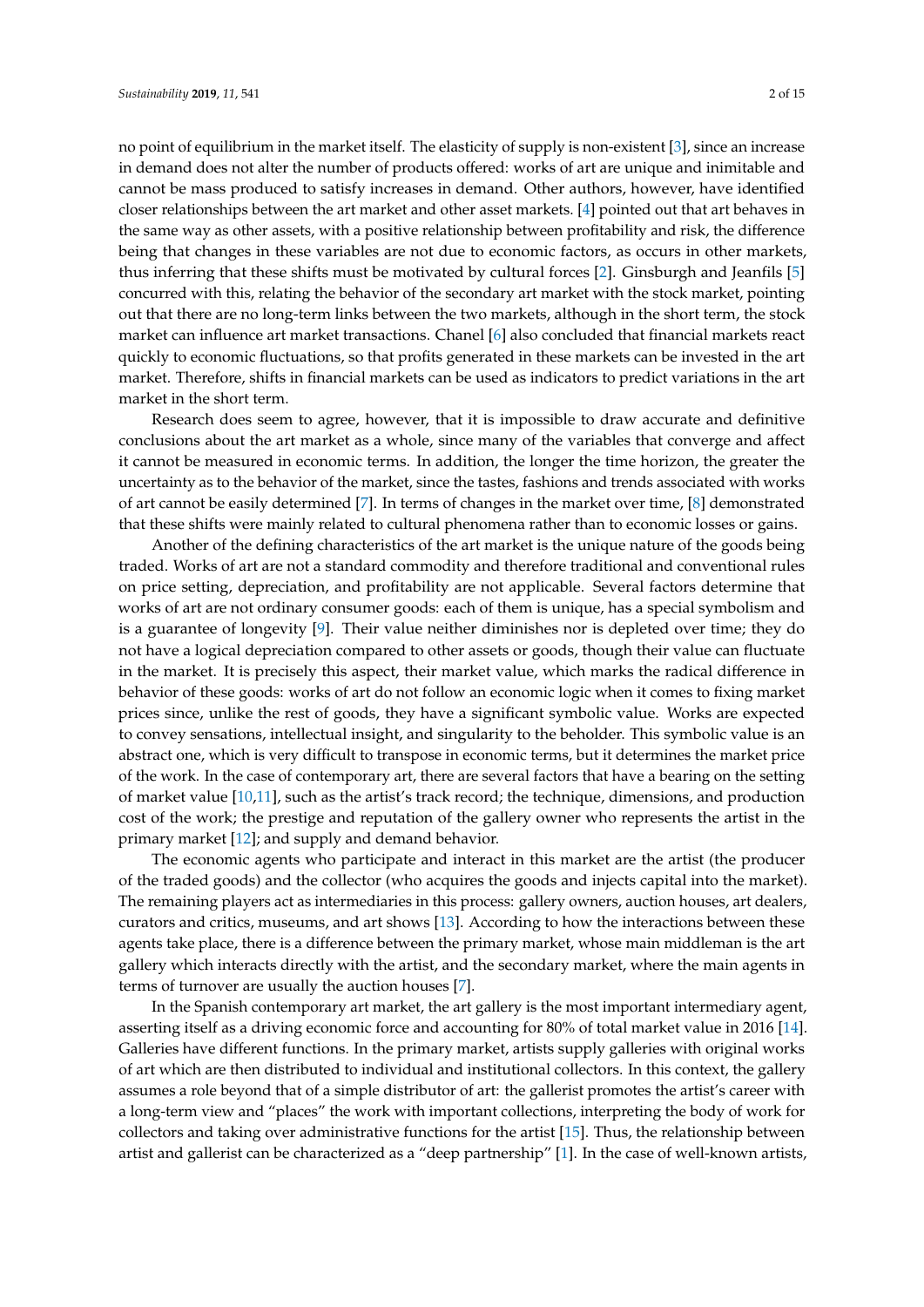be they contemporary or historical, the gallery owner becomes an intermediary that is more involved in the purchase and sale of works of art on the secondary market.

From a marketing perspective, there is a lack of literature on the primary art market, the distribution of art and the relationships between the channel players [\[1\]](#page-13-0). This has been compounded by the economic downturn that has affected cultural organizations, which is at the heart of the difficult financial situation faced by most art galleries in the contemporary art market, with insufficient income that often leads to closure. Badia and Lo Morello [\[16\]](#page-13-15) pointed out that this situation is directly correlated with the current contemporary art gallery business model and they stressed the need for these galleries to refocus on innovative ways of creating social and economic value and achieving financial sustainability. Furthermore, in the global context, the areas of art and culture need to be linked to business. Cultural institutions are increasingly called upon to do business internationally and increase their competitive advantage. However, only those that include market orientation in their operations and efficiently manage their different target groups will be able to improve their competitive advantage [\[17\]](#page-13-16). Consequently, the changing political and economic environment in which these cultural organizations operate has begun to modify their core values and realities. The traditional socio-cultural objectives on which art organizations based their strategic management and operational processes have been displaced by the concepts and tools of the business environment, which are gaining ground in these entities [\[18\]](#page-13-17). Art management is a discipline in which research has developed considerably over the last 25 years [\[19\]](#page-13-18).

In view of the aforementioned aspects and following the argument used by [\[20\]](#page-13-19), which shows how the local and socio-cultural context determines market development, highlighting the active role of intermediaries in this process, this paper analyzes the situation of the main mediator in the Spanish contemporary art market: art galleries. The objective is two-fold: firstly, to delve into the nature of this intermediary's relations with the other agents in the contemporary art market and, secondly, to analyze the business formulas of these organizations as a way to redirect their practices towards sustainable management that will secure their survival in the market. The fact that they are so closely related to the other market agents makes them an ideal subject for study: The difficulties they encounter may also be applicable to other agents and this can lead to the identification of issues that are common to the market. In addition, the current situation of galleries is a good example of the present-day status of the art market. The paper contributes in three ways to the literature on the contemporary art market and galleries: firstly, it characterizes the art market, analyzing its position in the economic environment and pinpointing the relationships between the agents who work in it; secondly, thanks to the qualitative methodology used, it allows the opinions that the market agents have on these aspects to emerge; and finally, it identifies the main challenges faced by art galleries and proposes possible courses of action to deal with them.

However, attaining these objectives involves methodological drawbacks due to the scarcity of prior information that would enable the statistical validation of results. The lack of factual information that can be obtained directly from past or present reality makes it necessary to resort to subjective information and the use of exploratory techniques. We propose the application of a methodology based on qualitative techniques, the Delphi method, which, a priori, represents a very efficient resource to obtain the required information. The Delphi method is a structured communication technique involving a group of people who provide valuable information to solve a complex problem [\[21\]](#page-13-20). It is noted for its flexible design, the fact that it does not require physical contact between experts [\[22\]](#page-13-21), and for the fact that the requirements regarding the size of the panel of experts are relatively modest [\[23\]](#page-13-22). In addition to this advantage, it can also identify divergent opinions and harmonize positions regarding the current situation and the future proposals for the organizations under study. As [\[1\]](#page-13-0) stated, the art world is an insider market full of implicit rules, and is a market of handshake and trust, which needs to be observed rather than quantified.

This paper is structured as follows: Section [2](#page-3-0) offers a characterization of contemporary art galleries in Spain, describing their role in the fine-art market and their relationships with other agents.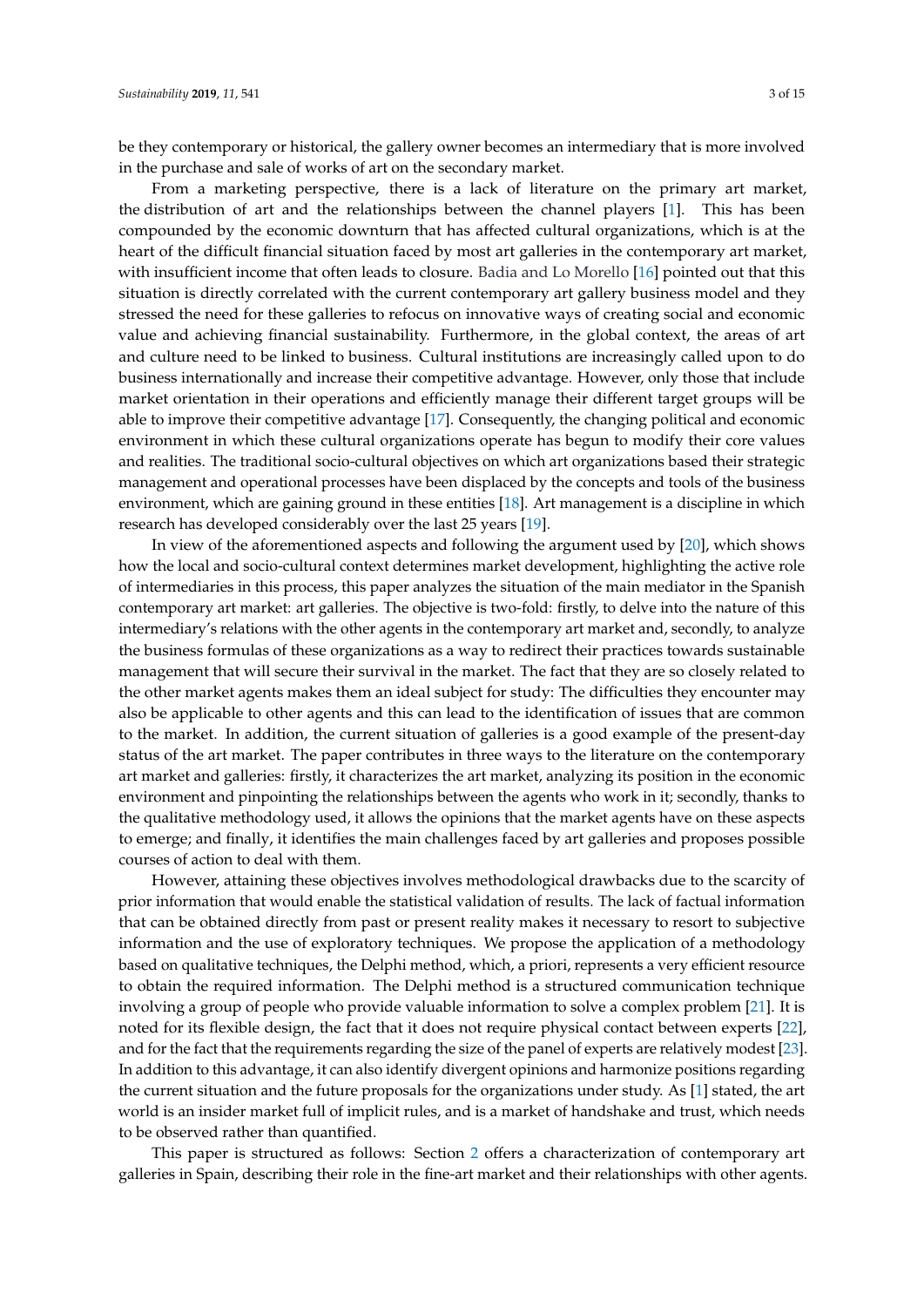Section [3](#page-4-0) analyzes the principles and characteristics of the Delphi technique, as well as the design and development of its application. Section [4](#page-6-0) deals with the statistical control of the answers and the results of the Delphi analysis. Finally, Section [5](#page-8-0) discusses the results and Section [6](#page-11-0) sets out the conclusions that demonstrate their usefulness and validity.

## <span id="page-3-0"></span>**2. Art Galleries in Spain**

Art galleries are the most important intermediary agent in the contemporary art market: they are the link between artists and buyers (supply and demand), and connect other agents. They contribute to building market value [\[24\]](#page-14-0), functioning as gatekeepers to the art market by selecting a limited number of artists whose work they seek to market [\[25](#page-14-1)[,26\]](#page-14-2). In addition, they actively aim to "make markets" for new art, creating exhibition spaces where they organize solo and group shows. They develop networks among curators, critics, museum directors and others who possess the symbolic capital to consecrate art, or to produce belief in its value [\[27\]](#page-14-3). Only once this belief is produced and an artist establishes a reputation are art dealers able to sell their work and raise its price [\[28\]](#page-14-4). In short, art galleries perform an essential function both for the valuation and intermediation of art [\[20\]](#page-13-19).

In 2016, the art gallery industry in Spain consisted of 2845 registered companies, of which 650 generated around 70% of total sales. The bulk of Spanish galleries tend to be small companies, with relatively low turnover, and more than  $68\%$  billing less than  $6500,000$  [\[14\]](#page-13-13). The majority are individual entrepreneurs who work in the industry because of the close relationship they have with art. They do not focus on the profit to be made from the business, but rather use it to promote art and culture in society. Most of them operate in the primary market, which accounted for 77% of sales in 2016, and promote young and mid-career artists. Nevertheless, Spain's major cities (Madrid, Barcelona) have some galleries with a high volume of business, mainly operating in the secondary market. Eighty percent of Spanish galleries deal in contemporary art, followed by modern art (11%), since the artists that work in the primary market are all contemporary.

Galleries are still the most popular sales channel, with 54% of market share in 2016, followed by online sales (both through galleries' official websites and intermediaries) and art shows. In the secondary market, the gallery works just like many other trading companies: it buys the product and then sells it for a higher price, thus obtaining a profit margin. Gallery owners are in charge of buying works that they find interesting either because of their personal tastes or because they believe that they will be able to make greater profits in the future by predicting changes in the artist's value. In this scenario, the purchased work remains in stock until a decision is made that it is time to put it on the market. Galleries make a profit from the difference between the initial price they have paid, and the amount received from the subsequent sale of the works. This type of market dominates the global art world [\[29\]](#page-14-5).

The primary market, however, is somewhat more complex, since gallery owners first must select the artists whose work they want to exhibit in their galleries throughout the year. One of the criteria used may be based on previous choices made by other gallery owners as a way of minimizing the risk associated with this artist, since this gives an idea of how the market has reacted to his or her works. Other galleries, on the other hand, rely on their own criteria which they have fine-tuned over the years: they look for artists based on their own personal tastes, disregarding the sales factor, yet maintaining the conceptual aesthetics to which their clients are accustomed. In terms of pricing, it is the artist who provides an estimate of the market value he or she considers to be in line with his or her work. The gallery owner adjusts the proposed initial price based on the artist's track record and current market value. Most gallery sales in the primary market take place at national and international fairs, as these concentrate potential buyers.

The most important factor for gallery owners in terms of their relations with their clients is the promotion of culture which is achieved, in their eyes, by their customers purchasing works of art. Their motivations go beyond a mere profit orientation [\[20\]](#page-13-19). The aim is to make the act of buying art something normal and routine, so they usually give their customers many purchasing options,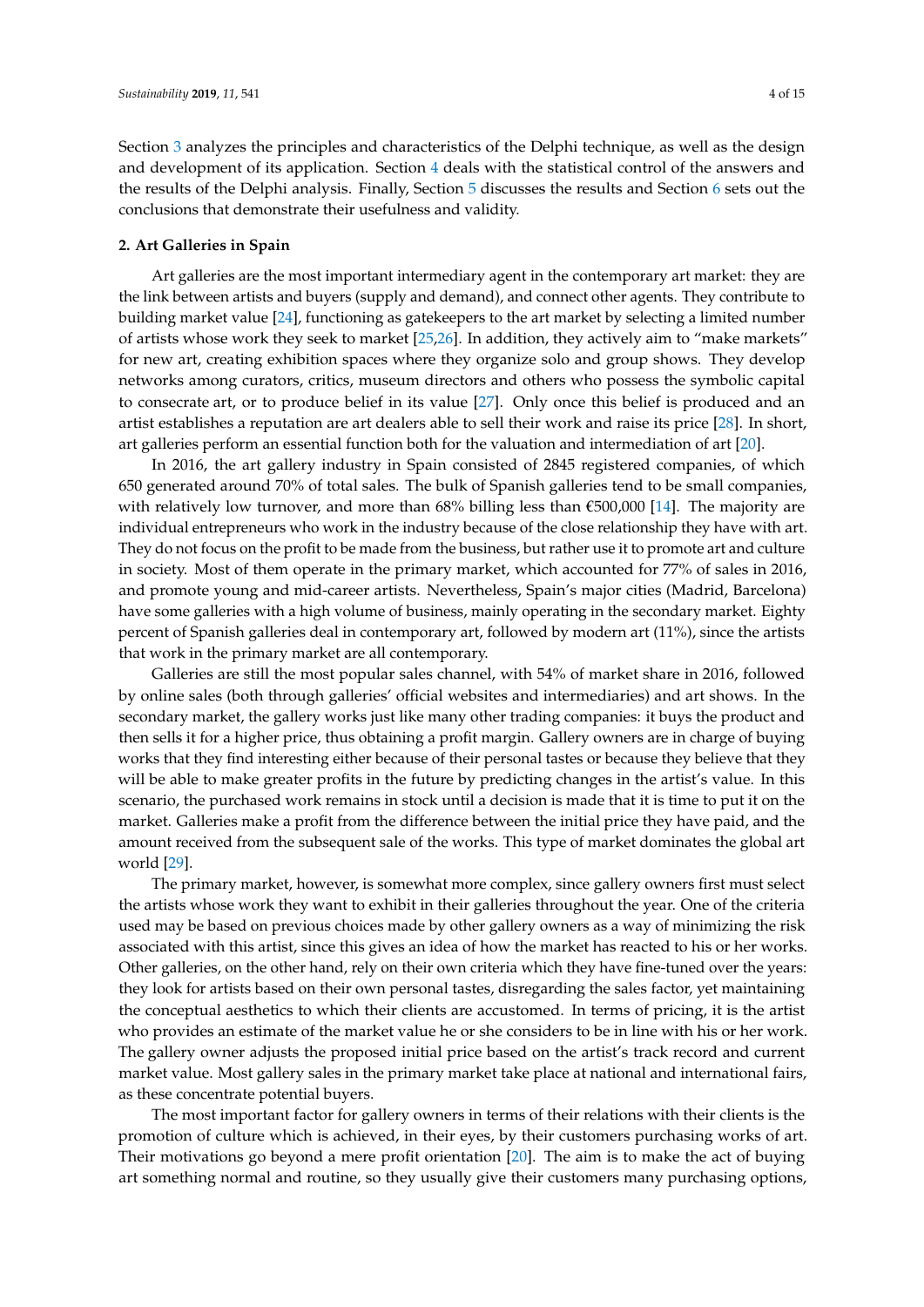although some of them do not benefit the gallery from an economic point of view, such as delays in customer payments, which can result in growth and expansion issues for some galleries, especially smaller ones.

Galleries tend to have a regular customer base and many sporadic clients. Most regular clients are institutional: museums, foundations, and companies with specific art departments (insurance companies, banks, etc.). There is also a small number of private collectors at national level, who have been hard hit by the economic crisis and whose purchases have fallen by more than half compared to the onset of the recession. Today, most private collectors who continue to buy art on the Spanish market are foreigners, mainly from European countries such as France, Germany, and Sweden.

#### <span id="page-4-0"></span>**3. Materials and Methods**

The use of subjective information, drawn from the opinions or judgements of recognized experts in a particular field of study, is an undeniable contribution to scientific knowledge in cases where the research lacks information that can be gleaned from reality. However, such opinions may be biased if they are not guided by a helping hand. The use and development of methods to support the elicitation, structuring, and evaluation of expert knowledge are essential to reduce or eliminate bias. These methods generate the opinions of the experts and provide a structured methodology to collect and process them, as well as a system to measure and monitor their quality.

The use of the Delphi method is proposed in this work, since it fulfils the aforementioned requirements due to its capacity to generate knowledge and offer an effective and efficient perspective of the subject under study. Delphi is a qualitative, subjective, and intuitive exploratory technique for foresight studies and centers on the opinions of experts on a particular subject [\[30\]](#page-14-6). It also has the advantage of being flexible in design; experts do not need to meet in a group [\[22\]](#page-13-21), and the requirements regarding panel size are relatively modest [\[23\]](#page-13-22). This procedure is the one that adapts best to the exploration of elements that require a combination of scientific evidence and social values [\[31\]](#page-14-7). For the above reasons, the Delphi method was considered to be the most suitable tool available for the present study, requiring human decisions on different economic and social issues. Another strong reason was the need to consider divergent opinions and reach a consensus on the different views of the art market and art galleries in Spain. Different authors [\[32](#page-14-8)[–36\]](#page-14-9) have pointed out that the Delphi method not only seeks a consensus opinion, but identifies divergent opinions, which is sometimes more important.

The research hypothesis we assumed regarding the methodology was that a group of recognized experts in the Spanish art market would together accumulate more experience and knowledge than the sum of the individual members. The combined judgement of the group, with a highly developed capacity for criticism, was considered to be more suitable than that of any one individual to analyze the current situation of the art galleries operating in the Spanish contemporary art market. Despite the advances made by this technique since it was first used, to avoid its most critical and controversial aspects, its key design elements continue to be anonymity, iteration, controlled feedback, and participating experts [\[36–](#page-14-9)[38\]](#page-14-10). Anonymity is achieved by using questionnaires, which eliminates the so-called "leadership effect", and their successive iteration in different rounds allows individuals to re-consider or even modify their views without losing face in the eyes of other experts. Controlled feedback is provided between iterations, so that the members are aware of the opinions of their colleagues and can adapt or modify their opinion should they deem the views of others to be more suitable than their own. The group response is arrived at by calculating the statistical mean of individual estimations in the final round, showing the level of consensus reached as well. The method consists of several successive rounds of questions that are answered by the experts. Once all the answers from the round have been obtained, those which coincide are discarded, so that in successive rounds the other questions on which no consensus has been reached will be raised once again, thus trying to modify the answers and move towards group consensus.

The research included the selection of experts, the design of questionnaires, the statistical analysis of the responses and, finally, the interpretation and evaluation of the results.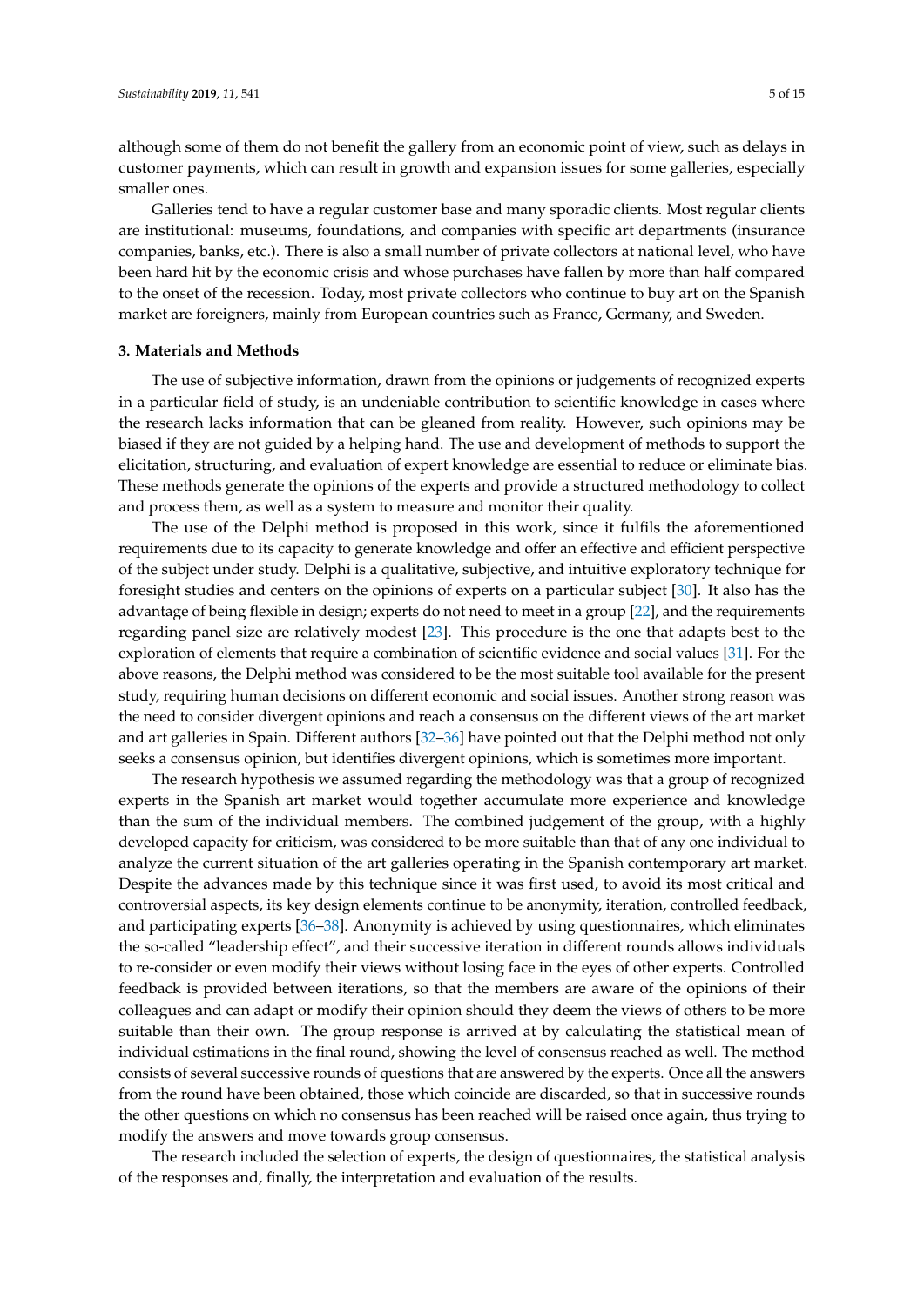## *3.1. Panel of Experts*

The selection of the group of experts is one of the decisive phases in the Delphi method, to such a degree that the success or failure of the method will be conditioned, to a large extent, by the experts who have been chosen to participate in the panel. This fact dictates that the characteristics required of potential participants must be identified with the utmost care. The most common selection criteria focus on in-depth knowledge of the subject in question. In addition, the potential candidates must be very willing to participate. One of the factors that can modify a group response is the appearance of tendencies towards the profession or region the members belong to. To ensure maximum objectivity, any possible bias among group members must therefore be sounded out and allowed for to prevent distortions in the group response [\[39\]](#page-14-11). In this case, the bias that may have the greatest influence on the study is that of professional dedication in the sector under analysis, as certain questions in the questionnaire may lead to very different opinions depending on who answers it. The geographical area can also distort information; cities such as Madrid and Barcelona are more relevant and dynamic from a cultural standpoint, with more activity in the art market than other less influential cities.

The criteria used in the selection process were as follows:

- 1. Professional dedication to the art market. Experts were chosen from three professional fields, which in turn correspond to three of the most active economic agents in the market. The aim of this was to make the final group as heterogeneous as possible.
	- (a) Artists: active contemporary artists with different age ranges and professional backgrounds were selected to obtain the most heterogeneous group possible.
	- (b) Galley owners: gallery owners from different Spanish cities and with varying degrees of influence in the market were selected. The market in which these galleries operated was also taken into account: primary or secondary market.
	- (c) Art critics/curators: these were chosen based on their importance and experience in the market. In this group, the degree of knowledge, reputation, and track record were fundamental.
- 2. Contemporary art collectors: the inclusion of this group of experts in the study was considered significant, since they represent a large part of contemporary art clients and consumers. They represent market demand and it is interesting to find out their opinion on why they buy art or why they stop buying it.
- 3. Geographical area: this refers to the location in which the experts are located, which in this study was Spain.

The size of the panel of experts can vary for a whole host of reasons. Many studies [\[39\]](#page-14-11) agree that there should be a minimum of seven and a maximum of 25. Below this minimum, the room for statistical error is high and having more than the maximum does not produce a significant improvement in the results. The group that participated in the first round was composed of 25 experts: 36% artists, 32% collectors, 18% art critics/curators and 14% gallery owners.

### *3.2. Questionnaires*

The questionnaire was drawn up with closed-ended questions, i.e., it only featured a limited range of previously established responses and could only be answered with a numerical estimate or a numerically objective system [\[40\]](#page-14-12).

Various types of closed-ended questions were used:

- 1. Dichotomous: the expert had to choose between two opposing options, generally "yes"/"no" or "for"/"against".
- 2. Multiple choice: these were questions with several closed-ended options from which the expert had to choose.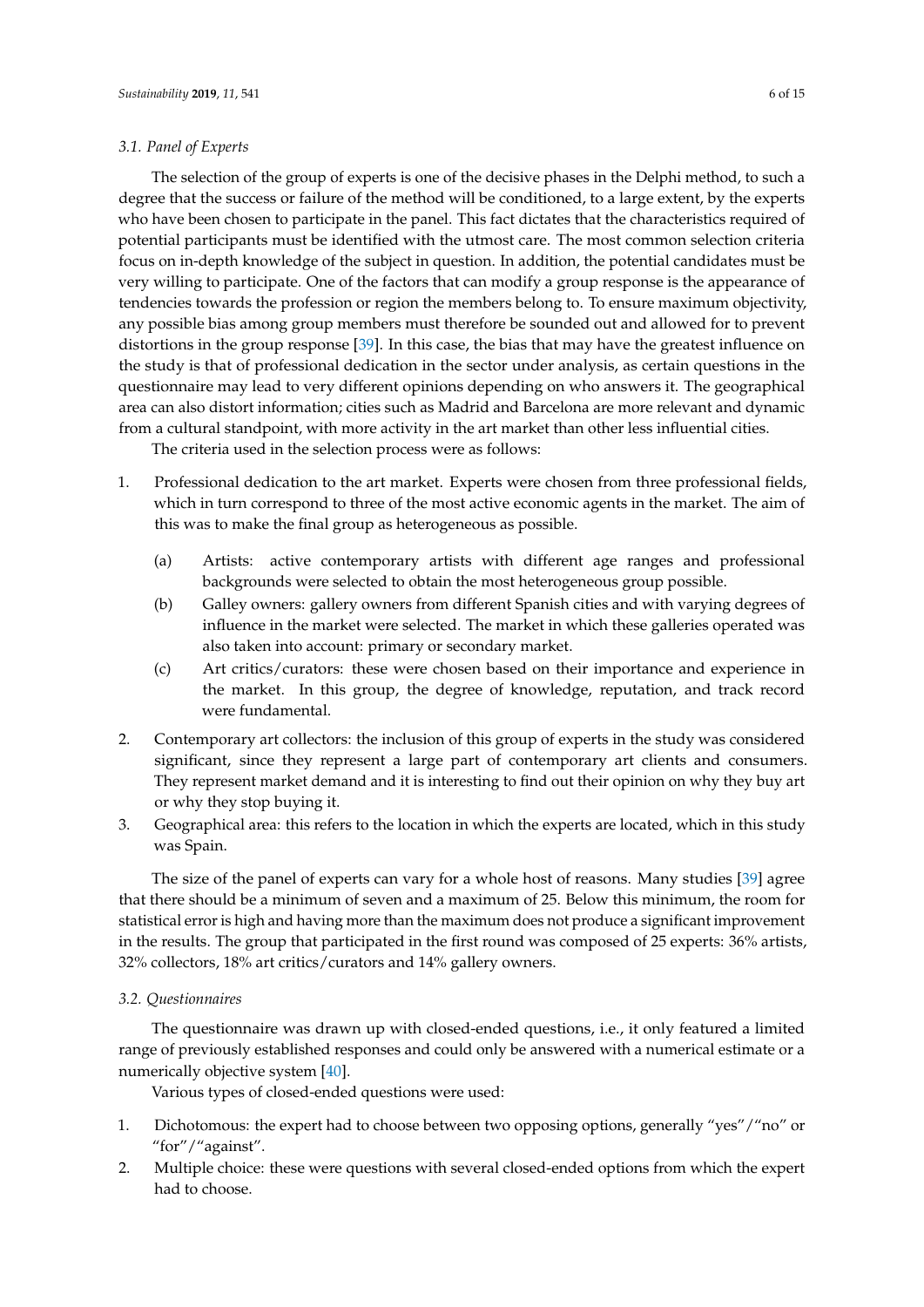3. Likert-type intensity qualitative scales: a statement was presented to the subject and he or she was asked to rate it on a scale from 1 to 5. A negative extreme and a positive extreme were determined, leaving the determination of intermediate ranges to the expert's discretion.

Once the questions had been defined, the questionnaire was created on the Google Forms platform. This platform was chosen for the ease with which the obtained results can be managed, but above all because it is easy for the experts who respond to the questionnaire, since they only must click on the attached link and send the answers once all the questions have been completed. Making it easier to complete the questionnaire can improve participation and the response rate.

A pilot test was carried out at the beginning of June 2018, by sending the questionnaire to two experts. After this test and following the suggestions made by the experts, a series of modifications were made before the questionnaire was considered valid for the study. Subsequently, an email was sent in the second week of the same month to the selected participants explaining what the study consisted of and what their contribution to it would be. This email included a link to the final electronic questionnaire so that it could be filled in easily and quickly (electronic questionnaire available on the following website (in Spanish): [https://docs.google.com/forms/d/e/1FAIpQLSeyI6\\_](https://docs.google.com/forms/d/e/1FAIpQLSeyI6_aNKPRWECI2Wb4huqVSUzLdxwkeUT-87XNGSOCgvI8SQ/viewform?usp=sf_link) [aNKPRWECI2Wb4huqVSUzLdxwkeUT-87XNGSOCgvI8SQ/viewform?usp=sf\\_link\)](https://docs.google.com/forms/d/e/1FAIpQLSeyI6_aNKPRWECI2Wb4huqVSUzLdxwkeUT-87XNGSOCgvI8SQ/viewform?usp=sf_link). After leaving an estimated response time of one week, the results were statistically analyzed. Based on these results and on the fact that no consensus had been reached on some of the responses, a second questionnaire was drawn up and sent to the experts in the second half of June 2018. In this second round, only the issues on which no consensus had been reached were repeated. Participation in this second round was identical to the first, with all the experts who took part in the previous round answering the second questionnaire. Finally, after receiving answers a few days later, the final results of the study were analyzed and the conclusions of the study were obtained.

## <span id="page-6-0"></span>**4. Results**

Once the last round of consultation had been completed, the individual responses of the experts were analyzed and the results of the Delphi application were obtained. The analysis of these results implied their evaluation at three levels of control: Centralization, or the central tendency of individual estimates; dispersion, or consensus of the responses, and the stability of the opinions.

## *4.1. Centralization*

To assess this control parameter, we chose to use the median (w), since this made the group response more centralized, compared to the use of the mean. The use of the mean can produce misleading results, as the group's core response is influenced by extreme answers [\[41\]](#page-14-13). In the case of dichotomic questions (for example, being in favor of or against the need for a Patronage Law in Spain), the group response was expressed by the mode  $(\mu)$ , which represented the most common response.

### *4.2. Dispersion/Consensus*

Consensus in the group response represents the absence of dispersion or the convergence of expert replies. The existence of a degree of dispersion in the individual responses is normal, since the aim of the Delphi method is to reduce this in each of the iterations carried out. Dispersion was measured through the *k interquartile interval or range* (difference between the third and first quartile  $[q_3 - q_1]$ ), given that it is not overly influenced by outlying values. Consensus is inversely proportional to the interval width  $k = [q_3 - q_1]$ , i.e., the greater the width, the lower the degree of consensus and vice-versa. Unanimity is produced at  $k = 0$  and after values of  $k \leq 1$ , an acceptable consensus can be assumed.

Table [1](#page-7-0) shows the percentage results of responses that reached consensus level  $(k \leq 1)$  in the first and second rounds. There was a notably high degree of consensus in the first round (77.78% of the items), and consensus was achieved after the second round in more than 94% of the responses.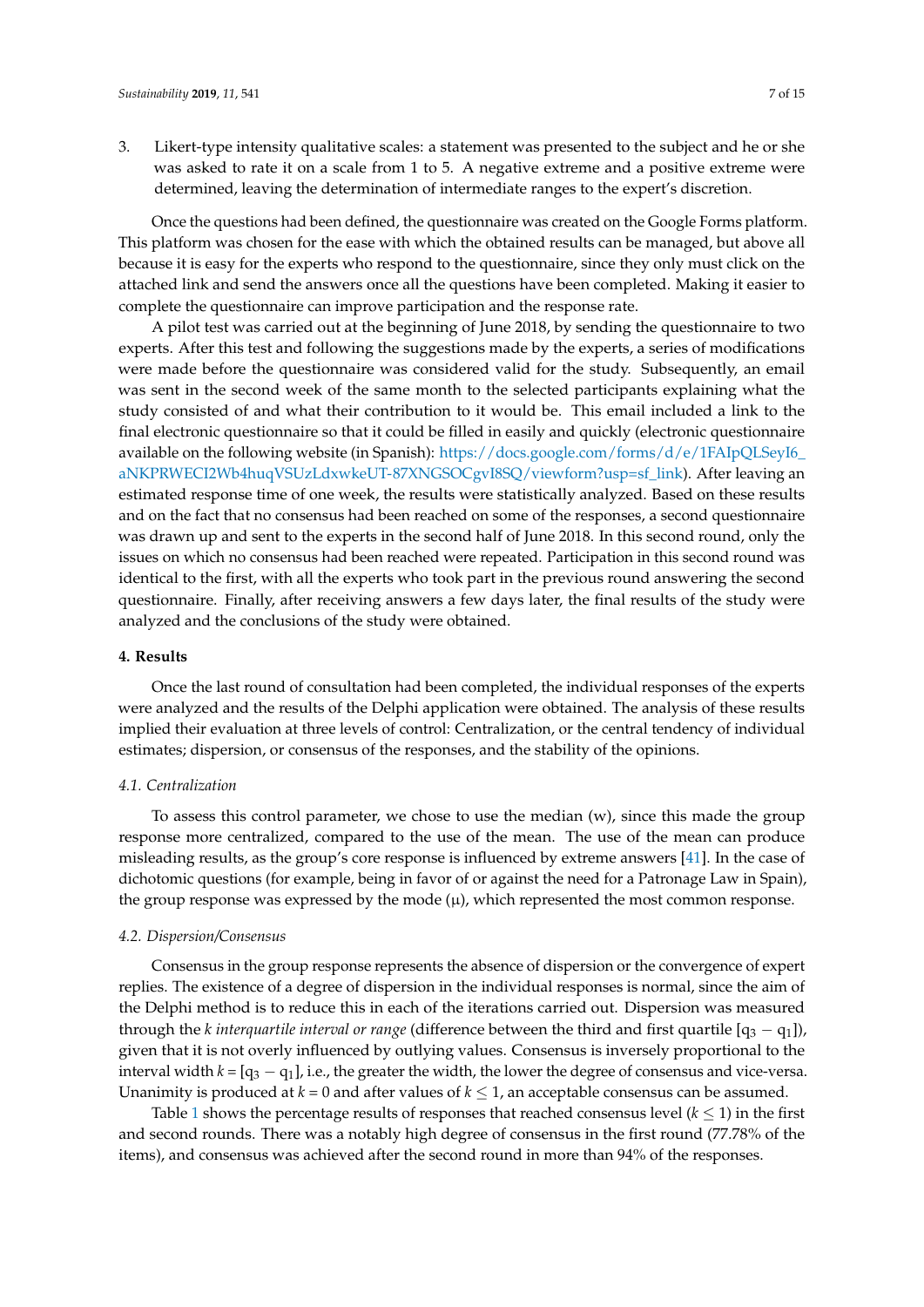|                       | Questionnaire |
|-----------------------|---------------|
| $k \leq 1$ in Round 1 | 77.78%        |
| $k < 1$ in Round 2    | 75.00%        |
| $k \leq 1$ Total      | 94.44%        |

## <span id="page-7-0"></span>*4.3. Stability*

Stability is understood as the lack of significant variation in the opinions of experts in successive rounds, irrespective of the degree of consensus reached. Thus, after a series of iterations, the point will be reached at which experts do not change their opinion, regardless of the number of iterations in which they participate, and the results will then be stable. This fact determines the number of iterations or consultation rounds in the Delphi application. More than two or three iterations are rarely used because most of the changes are made in these initial rounds.

The existence of consensus implies stability, but the reverse is not necessarily true, as stability can also take place in the absence of consensus. Stability is measured in different ways in the literature [\[42–](#page-14-14)[44\]](#page-14-15), such as the relative interquartile interval variation of the response distribution in successive rounds, the relative variation of the median in contiguous rounds, and the percentage of experts that change their opinion. The Delphi method does not aim to force consensus *per se* on the group of experts, and response stability should be implemented as the finalization criterion [\[44\]](#page-14-15). However, in the first Delphi consultation round, stability can only be deduced from the existence of consensus, so that, at this stage, the criterion of stability is equal to consensus.

In our case, it was not seen to be advisable to carry out more than two rounds. The group opinion about the issues that corroborated the predetermined consensus ( $k \leq 1$ ) in the first round was considered to be stable, and accordingly these issues were removed in the second iteration.

Conversely, aspects that did not reach a degree of consensus did not meet the finalization criterion either, so these were assessed again in the second round. In these cases, response stability was taken as the finalization criterion, measured by the relative interquartile interval variation of answers in two subsequent rounds. If the relative interquartile interval  $(k_R)$  is established as the interquartile interval divided by the median (w), the variation  $(\Delta k_R)$  will be equal to the difference between the relative interquartile intervals of the following two rounds, i.e.:

$$
\Delta k_{R} = k_{Rn} - k_{R(n-1)}
$$
\n<sup>(1)</sup>

When this variation is between −0.25 and 0.25 it is assumed that a satisfactory level of group response stability has been reached, in which case this response will be considered stable. However, the consensus level after the second round (see Table [1\)](#page-7-0) meant that these responses also reached the stability criterion and, consequently, could be taken as the definitive group response.

Table [2](#page-8-1) shows the statistical summary of final results obtained after the second round.

| <b>Item</b>                                                                                         | Statistics <sup>*</sup> |                 |      |       |       |                 |
|-----------------------------------------------------------------------------------------------------|-------------------------|-----------------|------|-------|-------|-----------------|
|                                                                                                     | W                       | μ               | s    | $q_3$ | $q_1$ | $k = q_3 - q_1$ |
| Overview of Spanish art market [(1) Strong–(2) Average–(3) Weak]                                    |                         | Weak market     | 0.64 | 3     | 3     |                 |
| Competitiveness of the Spanish market in terms of prices [(1)<br>Competitive–(2) Not competitive]   |                         | Not competitive | 0.48 |       |       |                 |
| VAT conditions the market [1 does not condition–5 totally conditions]                               | 5                       |                 | 1.07 | 5     | 4.25  | 0.75            |
| Appropriate regulation between artist and gallerist [1 totally<br>inappropriate-5 very appropriate] | 2.5                     |                 | 0.92 | 3     | 2     |                 |
| Need for greater protection and regulation for the artist as a professional<br>$[(1)$ Yes- $(2)$ No |                         | Yes             | 0.28 |       |       |                 |

**Table 2.** Statistical summary of final results.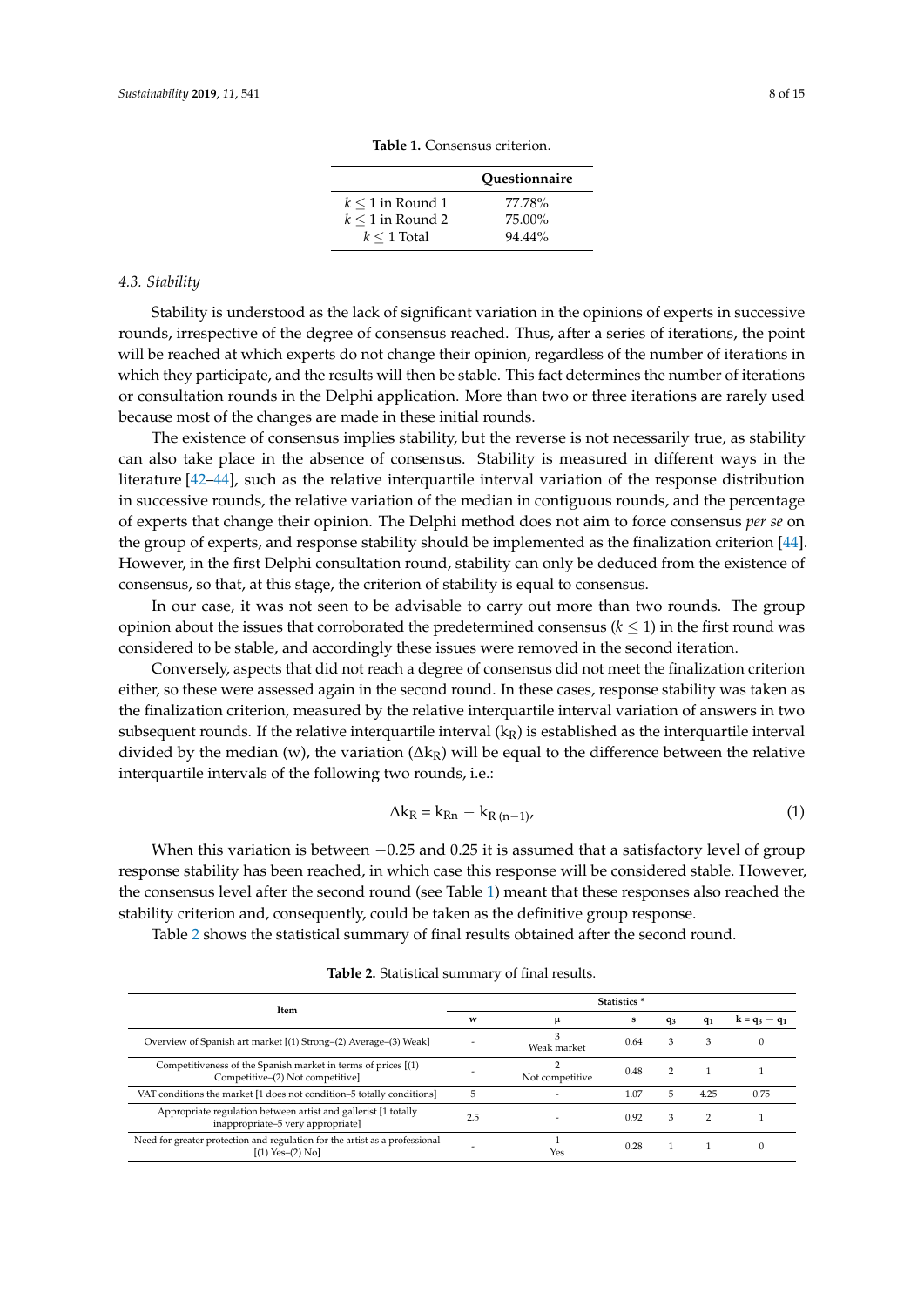<span id="page-8-1"></span>

| Item                                                                                                                                                                             |                            | Statistics <sup>*</sup>                                              |      |                |                |                 |  |
|----------------------------------------------------------------------------------------------------------------------------------------------------------------------------------|----------------------------|----------------------------------------------------------------------|------|----------------|----------------|-----------------|--|
|                                                                                                                                                                                  |                            | μ                                                                    | s    | q <sub>3</sub> | $q_1$          | $k = q_3 - q_1$ |  |
| Aspects that should be amended in terms of protection and regulation<br>for the artist as a professional                                                                         |                            | 3<br>Modify and improve<br>the self-employment<br>contribution       | 0.56 | 3              | 2.5            | 0.5             |  |
| How adequate is the level of public expenditure on contemporary art [1<br>totally inadequate-5 very adequate]                                                                    | $\overline{2}$             |                                                                      | 0.52 | 2              | $\overline{2}$ | $\mathbf{0}$    |  |
| Need for a Patronage Law in Spain [(1) Yes-(2) No]                                                                                                                               |                            | 1<br>Yes                                                             | 0.19 | 1              | $\mathbf{1}$   | $\Omega$        |  |
| Sales of contemporary art will increase in the short term [(1) Yes-(2) No]                                                                                                       |                            | 2<br>No                                                              | 0.48 | 2              | $\overline{2}$ | $\mathbf{0}$    |  |
| Main motivation for buying contemporary art $[(1)$ Passion for art- $(2)$<br>Investment-(3) Other]                                                                               |                            | 1<br>Passion for art                                                 | 0.64 | 1              | $\mathbf{1}$   | $\mathbf{0}$    |  |
| Lack of appreciation of contemporary art by society $[(1)$ Yes- $(2)$ No]                                                                                                        |                            | 1<br>Yes                                                             | 0.19 | $\mathbf{1}$   | $\mathbf{1}$   | $\mathbf{0}$    |  |
| Causes behind the lack of appreciation of contemporary art [(1) Cultural<br>education-(2) Lack of governmental support-(3) Public preference-(4)<br>Lack of awareness-(5) Other] |                            | 1<br>Lack of cultural<br>education                                   | 1.11 | 2              | 1              | 1               |  |
| Main challenges facing galleries over the next 5-10 years                                                                                                                        |                            | 1<br>Finding new clients                                             | 1.30 | 3              | $\mathbf{1}$   | 2               |  |
| Factors which account for galleries' recent need to internationalize                                                                                                             |                            | $\mathcal{D}$<br>Scant Spanish demand<br>and low purchasing<br>power | 0.86 | $\overline{2}$ | $\mathbf{1}$   | 1               |  |
| Will Brexit have an impact on the Spanish contemporary art market? [(1)<br>$Yes-(2) No$                                                                                          |                            | 1<br>Yes                                                             | 0.48 | $\overline{2}$ | $\mathbf{1}$   | $\mathbf{1}$    |  |
| Level of impact of Brexit [1 insignificant-5 very significant]                                                                                                                   | 3                          | $\sim$                                                               | 1.08 | 4              | 3              | 1               |  |
| Need for independent cultural and political institutions [(1) Yes, this is<br>necessary-(2) No, it is not necessary]                                                             |                            | 1<br>Yes                                                             | 0.34 | 1              | 1              | $\mathbf{0}$    |  |
| Existing level of independence $[(1)$ very independent] $[(5)$ not at<br>all independent]                                                                                        | $\overline{4}$<br>Not ind. |                                                                      | 1.00 | 4              | 3              | 1               |  |

**Table 2.** *Cont.*

\* w. median; µ: Mode; s: Standard deviation; q: Quartile; k: Interquartile interval.

## <span id="page-8-0"></span>**5. Discussion**

The final evaluation of the results obtained with the Delphi methodology involves verifying its reliability and validity. The first refers to the capacity shown by the application to construct the real situation from the contributions of the participants. The second refers to the capacity of the results to be applied to achieve the objective for which they were obtained.

Another fundamental aspect is the level of participation and commitment of the members of the panel. Of the 25 initially selected experts, 22 completed the two rounds of the study, giving a participation index of 88%, a figure which is highly significant for this type of studies. The final number of experts validated the results obtained [\[40\]](#page-14-12). It is important to point out that none of the experts dropped out in the second round which, given that their cooperation was voluntary and unpaid, demonstrates their interest in the subject under study.

The first result derived from the study which reflects its degree of reliability, was the high level of consensus reached among the experts, as shown in Table [1.](#page-7-0) The Delphi method assumes that if a high level of consensus is achieved, higher quality information outputs are provided insofar as they are closer to the real situation. Consequently, the results of the Delphi study provide a reliable characterization of the current situation and future perspectives of Spanish contemporary art galleries.

The Spanish contemporary art market is considered by experts to be a weak market, with little international influence, and this perception was shared *unanimously*. There are few influential artists at international level, the bulk of Spanish galleries are small companies (between 1 and 3 workers) and there are few private collectors, due to a lack of purchasing power among the general population and to the negative impact of the recent economic crisis. This expert perception of market weakness is consistent with macroeconomic figures. In 2016, Spain's share of the global art market in terms of value was just under 1% and represented just over 2% of the value of art and antique sales in the EU [\[29\]](#page-14-5).

The general range of Spanish contemporary art on offer comes mainly from young artists who have little experience at present and are the least recognized and renowned. Therefore there was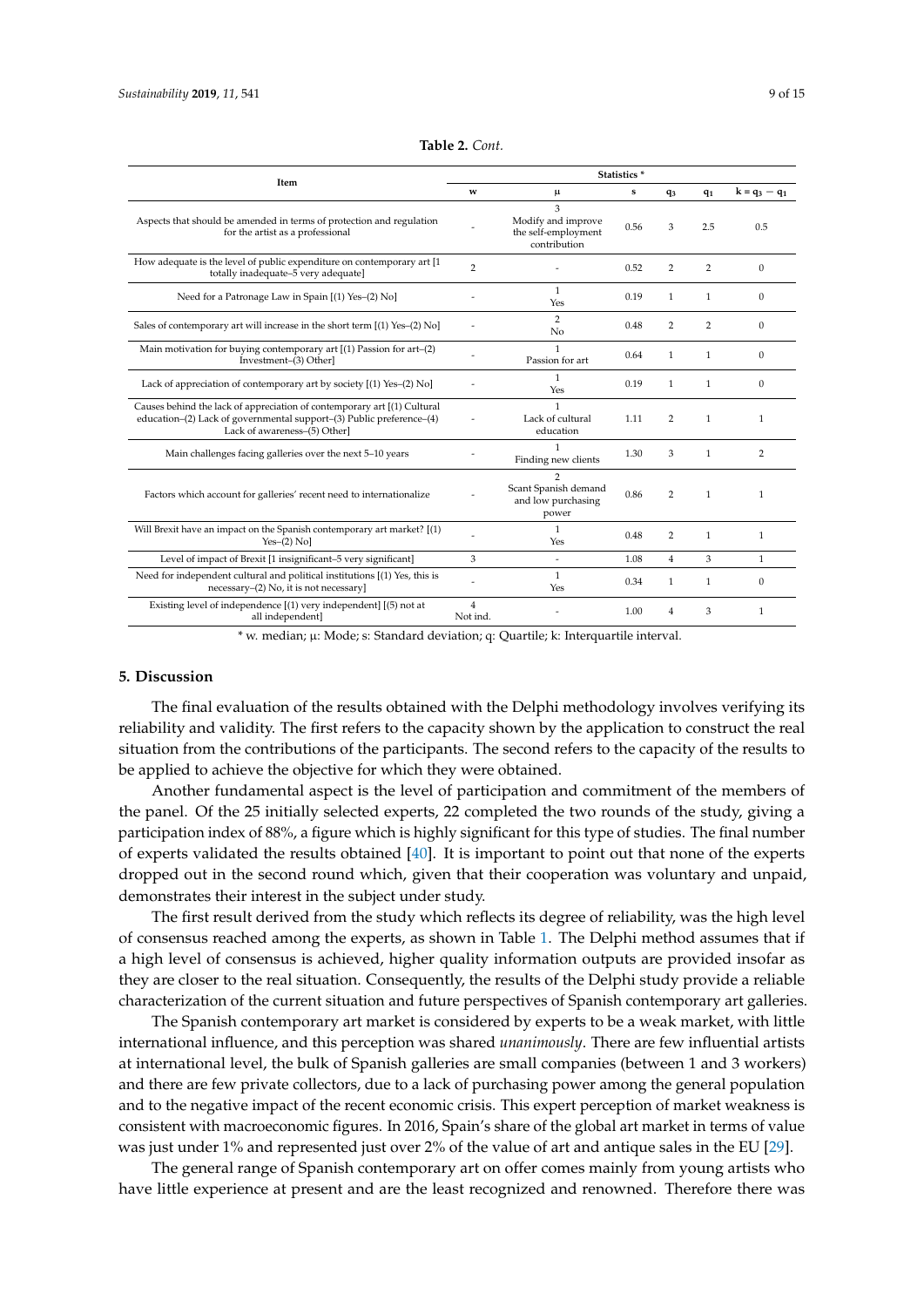also consensus among the experts over another of the market's weaknesses, namely the fact that the prices charged by Spanish artists are not competitive in comparison with foreign artists with similar backgrounds. In this sense, all the panelists agreed in emphasizing how the VAT (Value Added Tax) levied on works of art in Spain significantly conditions this market. This aspect generates widespread discontent among the various market players. Firstly, according to the current tax rate, gallerists must add a VAT rate of 21% to their sales, which is a higher percentage than in other European countries. This makes Spanish galleries less competitive in international markets and fairs, where galleries from other countries can sell works by the same artists at cheaper prices. Therefore, gallery owners point out that if the Spanish industry wants to be competitive on the international market, VAT must be reduced to bring the applicable rates into line with the rest of Europe. In addition, they also identify this as one of the main reasons for the low purchasing levels of Spanish contemporary art. Moreover, this taxation aspect also undermines the competitiveness of contemporary Spanish artists, causing the price of their works to be substantially higher than those of foreign artists with a similar background.

Pricing of contemporary works of art is a controversial issue in the art market. As [\[10\]](#page-13-9) pointed out, buyers of contemporary art face a problem of fundamental uncertainty, because what passes as quality is difficult to determine, and buyers can hardly estimate how a specific piece of art will perform as an investment. The value of an art work or artist originates in an intersubjective process of assessment and conferring of reputation by experts in the art field, such as gallery owners, curators, critics, art dealers, journalists, and collectors, who help establish the artistic reputation of a work or an artist. The quality signals emerging from the art field enable buyers to assess the economic value of art works. Other authors [\[45\]](#page-14-16) have explored the convergence between the market-oriented actions of commercial art galleries and the exhibiting choices in the museum environment. The convergence between museums' and galleries' choices not only jeopardizes the traditional hypothesis of independence of the art system but can also produce a lack of information balances and speculative behavior. They concluded that, at least in the short term, there are set common preferences and expectations, which could engender higher speculative risks.

The current regulation regarding the contractual relationship between artists and gallery owners is considered to be acceptable, albeit with room for improvement. In this case, however, an analysis of the experts' responses was carried out by professional group, as biases were envisaged in the experts' responses depending on their professional involvement in the market under study. The majority (62.5%) of the artists' subgroup considered the current regulation as being "totally inappropriate (50%)" or "not very appropriate (12.5%)", while the entire subgroup of gallery owners considered this regulation to be "appropriate (60%)" or "very appropriate (40%)".

There was *unanimity*, however, in recognizing the need for greater protection and regulation for the artist as a professional, or for introducing improvements to existing schemes. Nevertheless, identifying the aspects that should be amended required a second round of consultation to reach a consensus. In this round, the experts agreed on the need to modify the Social Security contributions paid by artists as self-employed workers, from a fixed contribution to a variable payment depending on their monthly income, to avoid constant registrations and deregistrations of artists coinciding with periods of activity and inactivity.

Public support for the art market was another aspect that the experts were asked to address. Spain has three tiers of government: central government, regional government, and local government. The level of public spending and funding for culture has fallen dramatically in recent years, coinciding with the major economic recession. The bulk of public expenditure on culture by the three tiers of government took place from 2007 to 2009. After this, expenditure fell drastically because of budget cuts resulting from the economic slowdown. Public spending has continued to decline since then, though it remained roughly the same between 2013 and 2015. These cuts have seriously affected the cultural industry, in general, and the contemporary art market, in particular, further exacerbating the effect of the crisis. In 2015, the amount spent on culture by the Spanish Central Government was  $\epsilon$ 672 million, while regional governments spent €1.081 billion and local governments spent €3.017 billion, which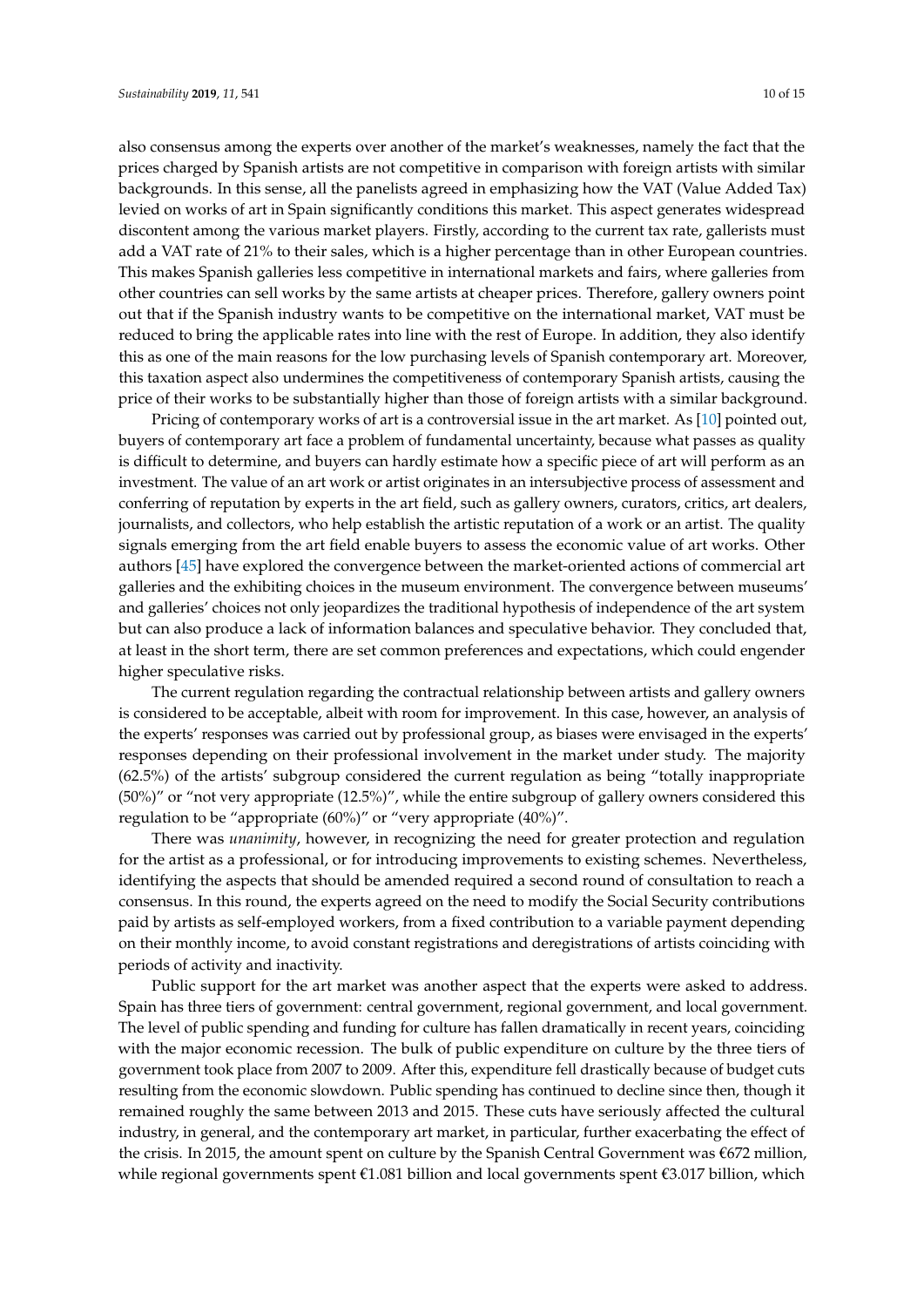represents 0.06%, 0.10% and 0.28%, respectively, in terms of their GDP [\[46\]](#page-14-17). The experts described these figures as insufficient ("level of public expenditure: inadequate") and were *unanimous* in this respect. This opinion is corroborated when the aforementioned figures are compared with those of other neighboring countries, such as France, for example, where central government expenditure on culture was equivalent to 0.16% of its GDP in 2016 [\[47\]](#page-14-18).

As a result, of the above, the need for a Patronage Law in Spain, promised by the various and successive governments in recent years, but as yet undeveloped, again achieved *unanimity* among the panel of experts. The enactment of this Law would be very well received by the sector in general and would foreseeably improve the situation in which the contemporary art market currently finds itself, since the purchase of art by private institutions and companies would increase, thus reactivating the market. The experts also stated *unanimously* that sales of contemporary art in the short term will not increase, which is why they consider this Patronage Law necessary.

In relation to demand in the art market, the experts *unanimously* agreed that passion for art is the main motivation for buying contemporary art, rather than considering works of art as investments. Some experts, however, added that it is a combination of both, along with an intention to maintain assets, as more and more buyers are investing in contemporary art for profit. In the case of Spain, the fact that the main motivation for purchasing art is passion implies a very small niche group and limited demand, since not everyone understands this type of art or likes it.

In this sense, there was also *unanimity* regarding the existence of a marked lack of appreciation of contemporary art by most of the population, which experts attribute to the general public's level of cultural education. In 2016, expenditure by Spanish households on cultural goods amounted to €14,099.4 million, representing 2.7% of total expenditure on goods and services. However, a breakdown of this expenditure reveals that 47.9% corresponded to television, data processing, and internet fees, compared to 22.2% for books and periodicals, and 16.3% for cultural services [\[46\]](#page-14-17). Some experts also provided additional qualitative information, indicating other causes, such as the poor visibility of galleries and the predominance of television, with little cultural and educational content. Other experts point to flawed transmission of the fundamentals and languages of contemporary art, resulting in confusion for most of the population.

The experts on the panel expressed major discrepancies when it came to taking a stand on the main challenges galleries will have to face in the near future, an aspect in which no consensus was reached after the two rounds of consultation. However, the most recurrent response was the need to find new customers, followed by the company's funding methods and participation in trade fairs. The search for new clients, a consequence of the scarcity and restricted size of Spanish demand, is the main reason behind the growing need for contemporary art galleries to go international. It reinforces the idea that Spanish demand for contemporary art is low, due to the fact that the main motivation for buying works is a passion for art and very few people in Spain have cultural taste to understand and want this type of art. To internationalize, galleries must take part in fairs, so that Spanish art is made known to potential foreign buyers. At the same time, galleries must promote and advertise more, to attract foreign artists and breathe new life into the Spanish market. As regards company funding, the difficulties of most of these companies in accessing credit have already been pointed out, since they are small and have irregular income due to the nature of their economic activity.

Finally, the experts spoke about the impact of Brexit on the contemporary art market in general. It should be noted that the United Kingdom is the largest importer and exporter of art in Europe, accounting for 62% of the European Union's share and 21% of the global share. Therefore, if the United Kingdom were to leave the European Union, this would not only be detrimental to Spain, but to all the member states, as many countries depend on its stock. In addition, there would be a significant decline in trade due to new, more restrictive tariff policies and increases in VAT on imports and resale fees [\[14\]](#page-13-13). In the case of the Spanish market, however, as it has little influence at international level, experts believe that this fact would only have a moderate impact.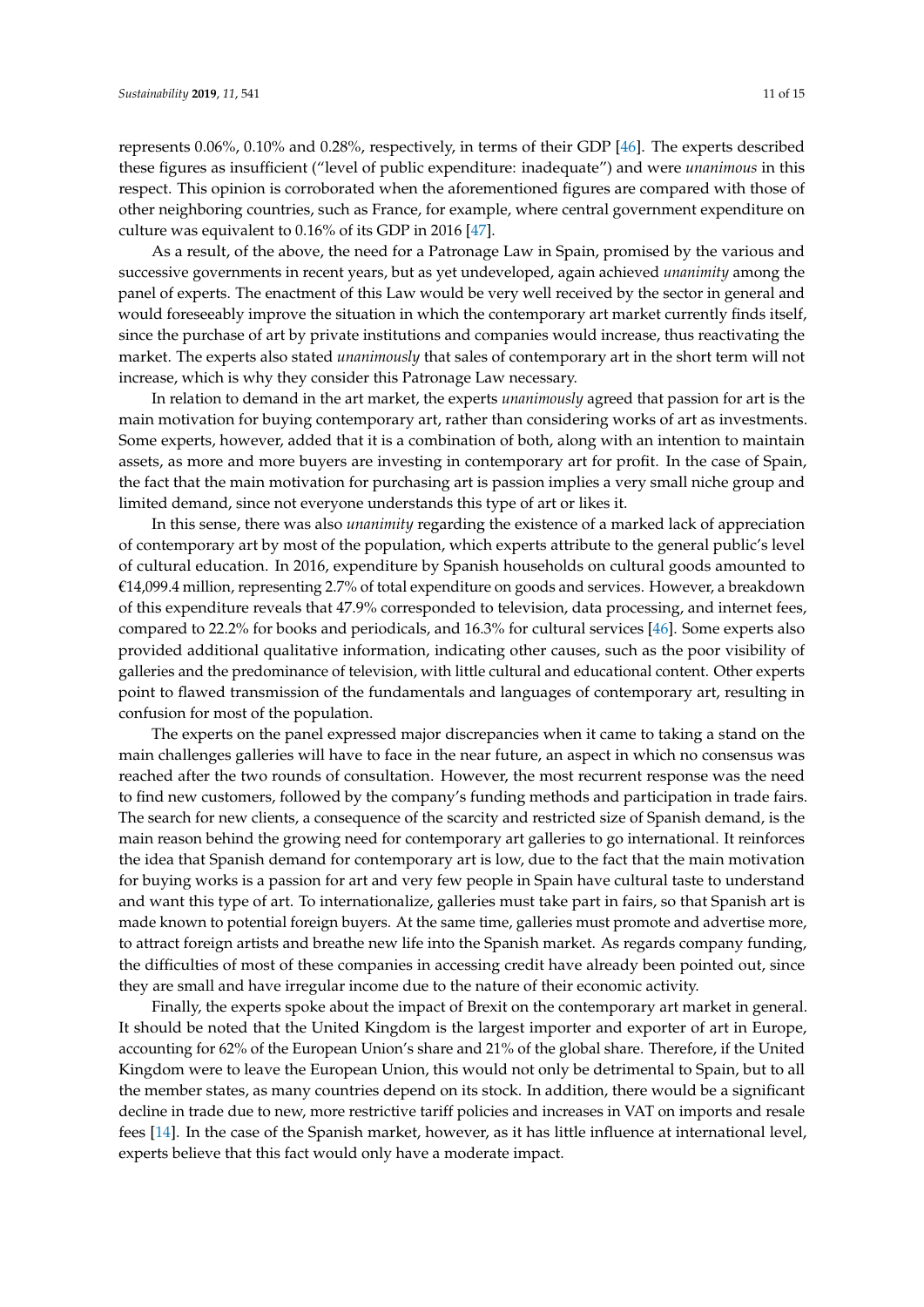Considering the aforementioned results, Table [3](#page-11-1) provides an analysis of the Strengths, Weaknesses, Opportunities and Threats (SWOT) of galleries in the Spanish contemporary art market.

|  | Table 3. SWOT analysis of contemporary art galleries. |
|--|-------------------------------------------------------|
|--|-------------------------------------------------------|

<span id="page-11-1"></span>

| <b>Strengths</b>                                                                                                                                                                                                                                                                                                                                                                                                            | Weaknesses                                                                                                                                                                                                                                                                                                                                          |
|-----------------------------------------------------------------------------------------------------------------------------------------------------------------------------------------------------------------------------------------------------------------------------------------------------------------------------------------------------------------------------------------------------------------------------|-----------------------------------------------------------------------------------------------------------------------------------------------------------------------------------------------------------------------------------------------------------------------------------------------------------------------------------------------------|
| They are very flexible over customer payments, regarding<br>terms and methods of payment.<br>It is the market's most widely used sales channel.<br>They serve as a link and connect all the market's agents.                                                                                                                                                                                                                | Mostly small companies with very low turnover. Only a<br>minority have the reputation and size to be able to invoice<br>considerable amounts in the market.<br>Due to their structure and the way they work, they must bear<br>considerable operating costs, which greatly reduces their<br>profit margin.<br>Very few actual sales in the gallery. |
| Opportunities                                                                                                                                                                                                                                                                                                                                                                                                               | <b>Threats</b>                                                                                                                                                                                                                                                                                                                                      |
| Current reactivation of consumption due to the recovery<br>period after the global financial crisis.<br>Improvements in internationalization processes: greater<br>facilities to encourage the presence of Spanish galleries outside<br>Spain and an increase in contracts with foreign artists to hold<br>exhibitions in Spain, which improves the supply of galleries.<br>Increase in the number of online artwork sales. | High VAT rate compared to other European countries, which<br>means that prices are not competitive in the<br>international market.<br>Lack of appreciation of contemporary art by society.<br>Possible effects of Brexit on UK tariff policies.                                                                                                     |

## <span id="page-11-0"></span>**6. Conclusions**

The contributions of this study can be summarized in two aspects: Firstly, the validation of the methodology used and, secondly, the usefulness of the real information provided. The participation rates show the social interest in the subject. The reliability of the results is supported by the *consensus* reached.

The Spanish contemporary art market is characterized by the primacy of galleries, which serve as a link to other economic agents and play a crucial role in the market. However, in the context of the global crisis that has hit cultural organizations so hard, especially in Europe, the contemporary art market shows contradictory results. The international art market, measured by auction results, has performed and is still performing well and is even increasing general sales and revenues. In particular, contemporary art represents big business for auction operators, becoming one of the most profitable sectors in the art market [\[16\]](#page-13-15). Despite this positive trend, contemporary art galleries are struggling to cope with a difficult situation, the origin of which lies in several factors.

Firstly, the context, characterized by the delocalization of the bulk of modern and contemporary art sales to the United States, as well as the emergence of new competing markets, such as China and new powers, such as India and Brazil. These changes that are taking place in the field of art at global level, together with the recent world recession, are the origin of the decline in European and, consequently, Spanish sales. This is compounded by the weakness of the Spanish market, with scant demand and low purchasing power.

Secondly, the galleries' business model. Most of the galleries in the Spanish market are small and operate in the primary market, discovering new artists and acting as a springboard for them at the beginning of their careers. Launching these artists implies many risks and expenses, since there is no guarantee as to how the market will react to these new talents or the number of sales that will be obtained. Their high operating costs are mainly incurred as a result of their participation in national and international fairs, which galleries now must attend more frequently to find new buyers. As a result, galleries are not economically viable, and their profit margins are much lower than those of normal businesses. Debt levels are very low because small galleries have difficulty in accessing credit. This is compounded by the conservative perception of many gallerists, who prefer not to take out loans they are not sure they can pay them back due to the irregular and unpredictable nature of sales. However, the existence, in general, of favorable financial leverage makes it advisable to refocus these companies' borrowing strategies, increasing debt levels, and thus reducing deep-rooted financial conservatism.

Another aspect that has emerged in this research is the special nature of the relationships of art galleries with their customers, collectors and buyers, and their suppliers, the artists, when they operate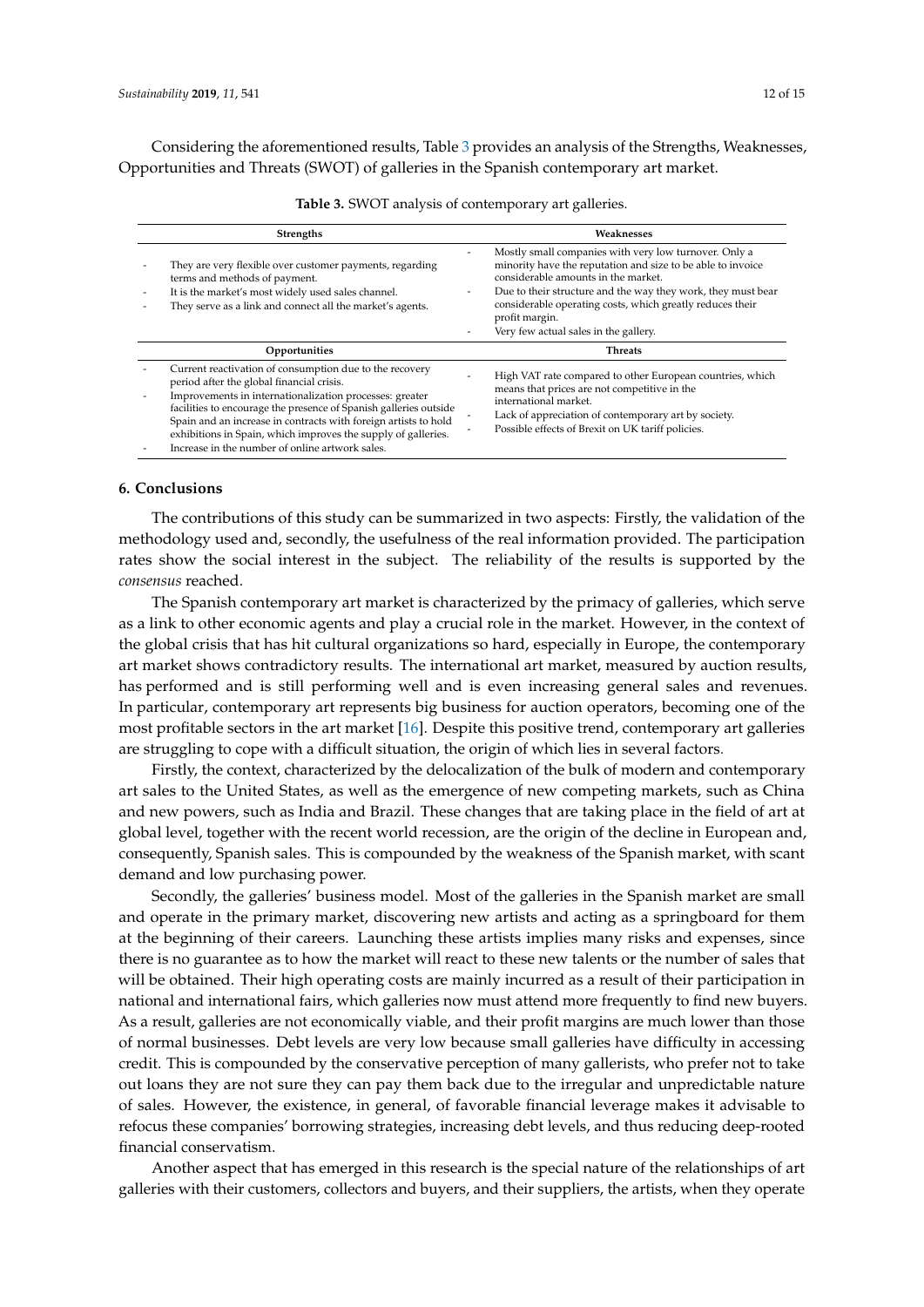in the primary market. On one hand, new artists entering the market are unknown and the products they provide (works of art) require a lot of explanation and evaluation. On the other side of the market,

collectors and investors are unfamiliar with both the artist and his or her work, so it is the gallery owner's job to close the gap between artists and collectors/investors [\[48\]](#page-14-19). In their relationship with artists, gallery owners perform crucial functions: they promote the work of the chosen artist, put it on the market and sometimes determine the market value of their work, thus accepting a variable level of risk, which can be high on many occasions. Gallery owners' relationships with clients also have different characteristics. As [\[1\]](#page-13-0) pointed out, contrary to other behavioral channel models focusing on the manufacturer-retailer relationship, the art market also needs to account for a very powerful end customer: the art collector. In these relationships, the most influential element of the market is the reputation of both the artists and their gallerists [\[1](#page-13-0)[,11](#page-13-10)[,12](#page-13-11)[,48\]](#page-14-19).

The new and upcoming challenges facing Spanish contemporary art galleries can be summed up in three points. Firstly, the necessary reactivation and internationalization of demand. In this sense, the experts identified two types of necessary actions: The approval of a Patronage Law, to reactivate demand from companies and institutions; and the improvement of communication and promotion among the general public, conveying a clearer message about what contemporary art is, in an attempt to change the apparent lack of appreciation of the majority of the population towards this type of art. Secondly, the lack of public spending and funding on culture, which has declined steadily since 2009, following the economic crisis. In accordance with the concept of the sustainable management of culture, we must finance culture to exist, and not to earn money [\[49\]](#page-14-20), from which it follows that public support for culture in general and arts sector in particular is essential. Finally, the financial difficulties deriving from the small size of galleries in most cases, together with the irregular revenue from the sale of works, leads to an economic and financial situation that, in some cases, impedes the performance of the activity.

Accordingly, the implementation of business management techniques in these organizations is the first step towards improving and strengthening their position in the market, ensuring that their activities are carried out efficiently from an economic point of view. To this end, the professionalization of management is essential given that, in most cases, gallery managers have extensive artistic training, but little experience in the techniques and methods of running a business. Gallery owners should concentrate their role in the gallery on the artistic management of the gallery, while leaving its economic management to professionals who specialize in managing companies. A financial strategy must be designed to enable these organizations to embark on the international projects they need to find new customers. Specialist management would make it easier to overcome the traditional aversion to risk inherent to small companies and gain access to new sources of funding, based on the economic scenario and the economic and financial standing of the gallery. There is also a need for greater communication with customers and the general public to promote greater awareness of this type of art. Market orientation must be a priority objective of these organizations. To achieve this, it is important to ascertain the characteristics of the consumer (habitual collector) and to adapt the variables of the marketing mix, as well as to analyze the relationship between the public's perception of artists and their intention to buy (possible occasional consumers). In short, marketing strategies must be one of the main priorities of gallery management. The concept of sustainable management has been successfully implemented in the field of culture. In this sense, redirecting the management of these organizations towards the practices of sustainable management, appears as an element of survival.

While the results of the research are valid and reliable, we understand that the application of the methodology has certain limitations that should be addressed in future research. Firstly, the composition of the panel of experts. Although the Delphi methodology does not rely on the statistical significance of the answers, it cannot be denied that a larger number of experts and a different composition of the panel, including a larger percentage of gallery owners and artists, would enhance the accuracy of the answers. Furthermore, the economic, financial, and organizational characteristics of the art galleries analyzed in the study, as well as their evolution over time, require in-depth analysis. Both areas will be the subject of future research.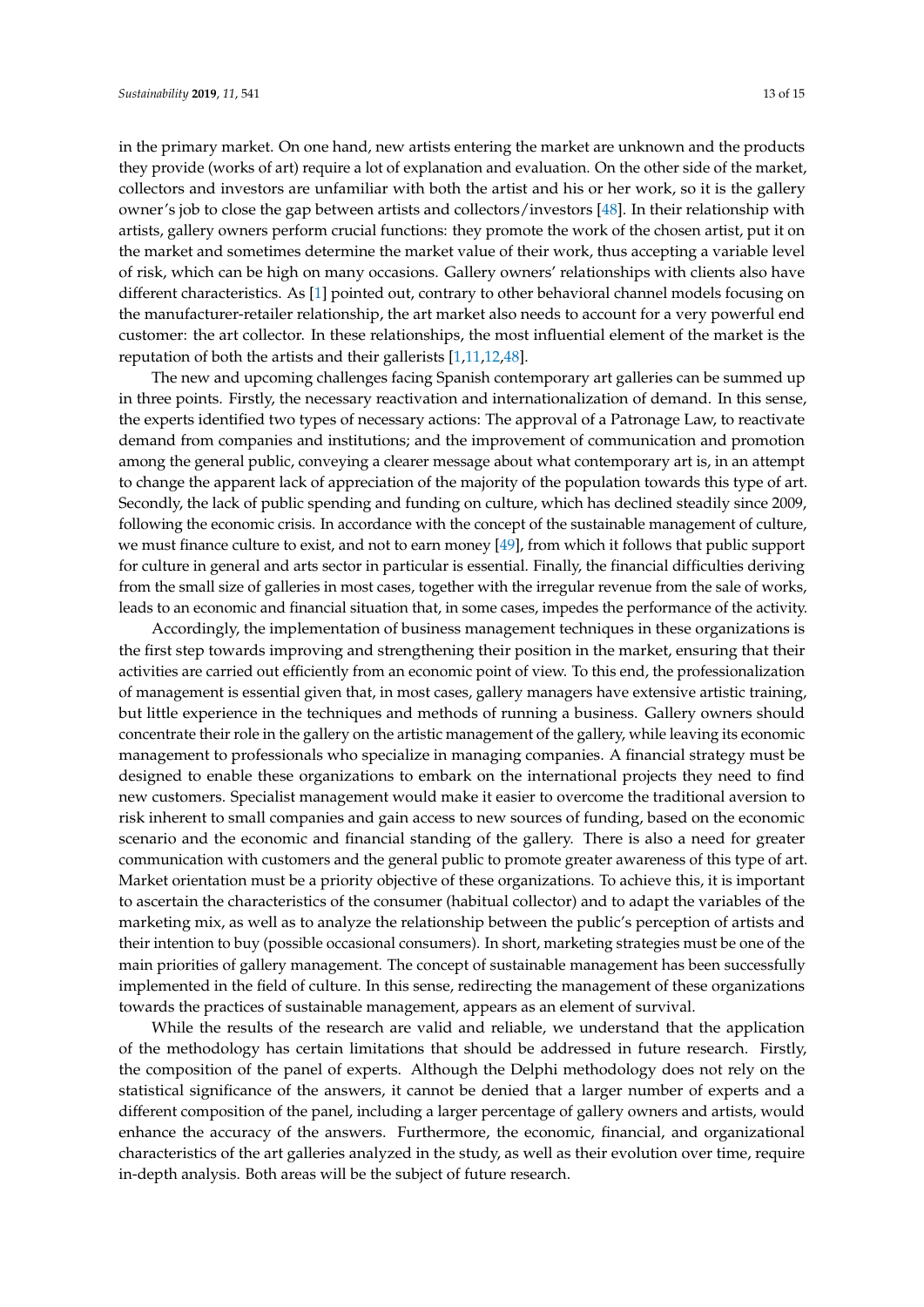**Author Contributions:** A.M.-R. and N.P.T. conceived the paper and designed the research. A.M.-R. and N.P.T. carried out the literature review. N.P.T. carried out the Delphi analysis and provided the data. A.M.-R. and N.P.T. analyzed the data and wrote the discussion and conclusion. A.M.-R. drafted and revised the manuscript.

**Funding:** This research received no external funding.

**Conflicts of Interest:** The authors declare no conflict of interest.

# **References**

- <span id="page-13-0"></span>1. Kurz, K. The Power Balance in the Contemporary Art Market: Artists, Dealers and Collectors. In *Looking Forward, Looking Back: Drawing on the Past to Shape the Future of Marketing. Developments in Marketing Science: Proceedings of the Academy of Marketing Science*; Campbell, C., Ma, J., Eds.; Springer: Cham, Switzerland, 2016.
- <span id="page-13-1"></span>2. Unzueta, S. El mercado del arte. *Bol. Econ. ICE* **2002**, *2747*, 35–43.
- <span id="page-13-2"></span>3. Baumol, W. Unnatural value: Or art investment as floating crap game. *Am. Econ. Rev.* **1986**, *76*, 10–14. [\[CrossRef\]](http://dx.doi.org/10.1080/07335113.1985.9942162)
- <span id="page-13-3"></span>4. Goetzmann, W. Accounting for taste: Art and the financial market over three centuries. *Am. Econ. Rev.* **1993**, *83*, 1370–1376.
- <span id="page-13-4"></span>5. Ginsburgh, V.; Jeanfils, P. Long-term comovements in international markets for paintings. *Eur. Econ. Rev.* **1995**, *39*, 538–548. [\[CrossRef\]](http://dx.doi.org/10.1016/0014-2921(94)00060-D)
- <span id="page-13-5"></span>6. Chanel, O. Is art market behaviour predictable? *Eur. Econ. Rev.* **1995**, *39*, 519–527. [\[CrossRef\]](http://dx.doi.org/10.1016/0014-2921(94)00058-8)
- <span id="page-13-6"></span>7. Gérard-Varet, L.A. On pricing the priceless: Comments on the economics of the visual art market. *Eur. Econ. Rev.* **1995**, *39*, 509–518. [\[CrossRef\]](http://dx.doi.org/10.1016/0014-2921(94)00057-7)
- <span id="page-13-7"></span>8. Holub, H.; Hutter, M.; Tappenier, G. Light and Shadow in art price computation. *J. Cult. Econ.* **1993**, *17*, 49–69. [\[CrossRef\]](http://dx.doi.org/10.1007/BF00820767)
- <span id="page-13-8"></span>9. Graw, I. *¿Cuánto Vale el Arte?* Mardulce: Cologne, Germany, 2008.
- <span id="page-13-9"></span>10. Beckert, J.; Rossel, J. The price of art. Uncertainty and reputation in the art field. *Eur. Soc.* **2013**, *15*, 178–195. [\[CrossRef\]](http://dx.doi.org/10.1080/14616696.2013.767923)
- <span id="page-13-10"></span>11. Hernando, E.; Campo, S. An artist's perceived value: Development of a measurement scale. *Int. J. Arts Manag.* **2017**, *19*, 33–47.
- <span id="page-13-11"></span>12. Schonfeld, S.; Reinstaller, A. The effects of gallery and artist reputation on prices in the primary market for art: A note. *J. Cult. Econ.* **2007**, *31*, 143–153. [\[CrossRef\]](http://dx.doi.org/10.1007/s10824-007-9031-1)
- <span id="page-13-12"></span>13. Pérez-Calero, L.A. Mercado del arte e intermediarios: Una perspectiva actual. *Lab. Arte* **2011**, *23*, 537–550.
- <span id="page-13-13"></span>14. McAndrew, C. *Cuadernos Arte y Mecenazgo: El Mercado Español del Arte en 2017*; Fundación Arte Mecenazgo: Barcelona, Spain, 2018; Volume 5.
- <span id="page-13-14"></span>15. Caves, R.E. *Creative Industries: Contracts Between Art and Commerce*; Harvard University Press: Cambridge, MA, USA, 2000.
- <span id="page-13-15"></span>16. Badia, F.; Lo Morello, V.S. Evolution of the business model for contemporary art galleries. Current situation and future challenges. In Proceedings of the IFKAD 2015: 10th International Forum on Knowledge Asset Dynamics: Culture, innovation and entrepreneurship: Connecting the knowledge dots, Bari, Italy, 10–12 June 2015.
- <span id="page-13-16"></span>17. Gluic, J.; Mihanovic, Z. International market orientation and stakeholder management in institutions of culture and art in Croatia. *Manag. J. Contemp. Manag. Issues* **2016**, *21*, 105–130.
- <span id="page-13-17"></span>18. Abdullah, A.; Khadaroo, I.; Napier, C.J. Managing the performance of arts organisations: Pursuing heterogeneous objectives in an era of austerity. *Br. Account. Rev.* **2018**, *50*, 174–184. [\[CrossRef\]](http://dx.doi.org/10.1016/j.bar.2017.10.001)
- <span id="page-13-18"></span>19. Kirchner, T.A.; Rentschler, R. External Impact of Arts Management Research: An Extended Analysis. *Int. J. Arts Manag.* **2015**, *17*, 46–67.
- <span id="page-13-19"></span>20. Komarova, N.; Velthuis, O. Local contexts as activation mechanisms of market development: Contemporary art in emerging markets. *Consum. Mark. Cult.* **2018**, *21*, 1–21. [\[CrossRef\]](http://dx.doi.org/10.1080/10253866.2017.1284065)
- <span id="page-13-20"></span>21. Landeta, J.; Matey, J.; Ruíz, V.; Galter, J. Results of a Delphi survey in drawing up the input – output tables for Catalonia. *Technol. Forecast. Soc. Chang.* **2008**, *75*, 32–56. [\[CrossRef\]](http://dx.doi.org/10.1016/j.techfore.2007.01.005)
- <span id="page-13-21"></span>22. Hayes, T. Delphi study of the future of marketing of higher education. *J. Bus. Res.* **2007**, *60*, 927–931. [\[CrossRef\]](http://dx.doi.org/10.1016/j.jbusres.2006.12.009)
- <span id="page-13-22"></span>23. Okoli, C.; Pawlowski, S.D. The Delphi method as a research tool: An example, design considerations and applications. *Inf. Manag.* **2004**, *42*, 15–29. [\[CrossRef\]](http://dx.doi.org/10.1016/j.im.2003.11.002)